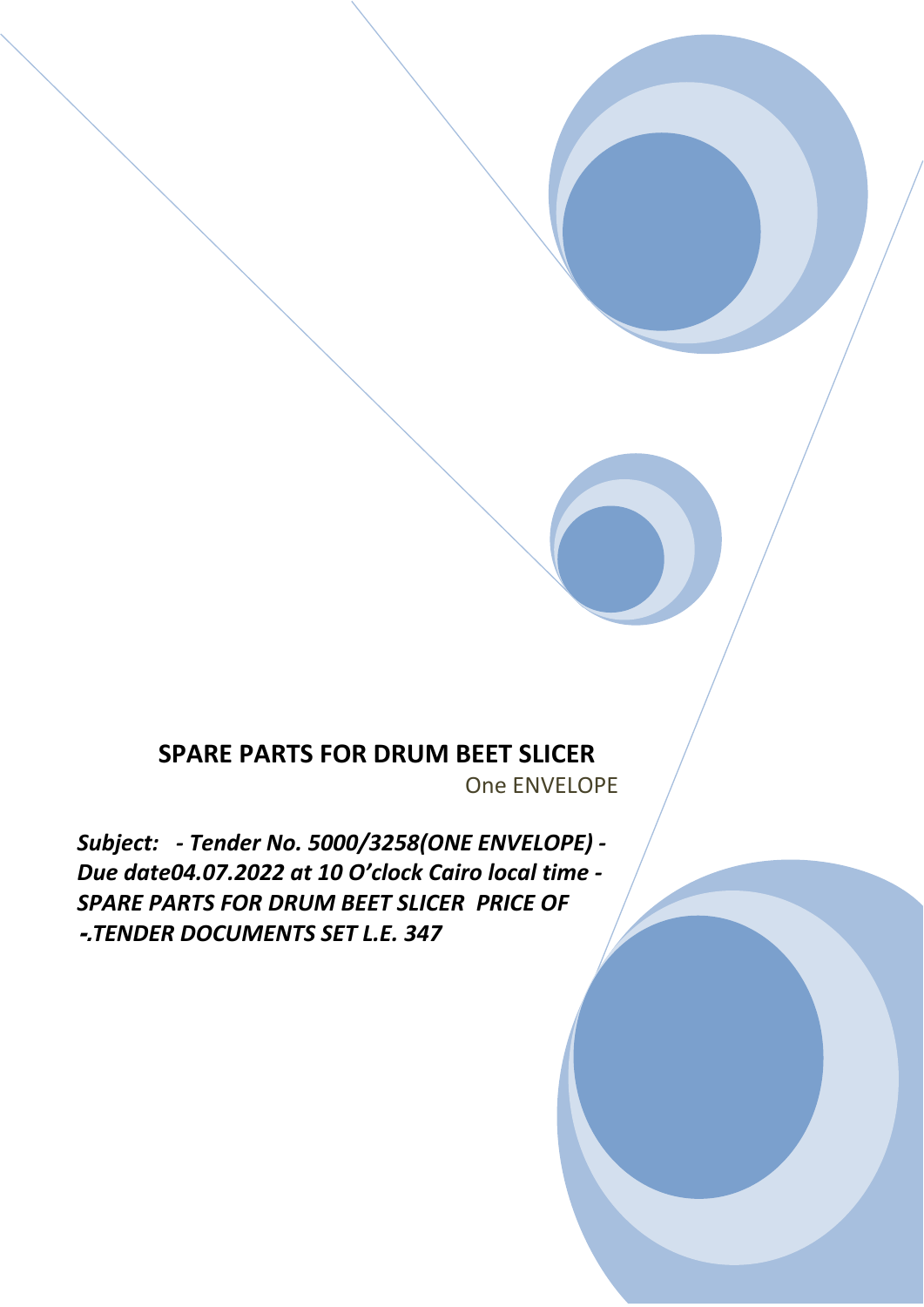

*Dear Sirs,*

*We shall be much obliged to receive on due date your best offer in form of proforma invoice for the supply of:*

## *- SPARE PARTS FOR DRUM BEET SLICER*

*Complete technical specification , as per attached list. FIRST: The submitted offer should state the following terms & conditions:*

- *1- Itemized unit and total price:* 
	- *\* FOB your port of shipment.*

*\* C&F ALEX. SEAPORT*

*Including fumigation for wooden package if used according to international standard No. ISPM 15.*

- *2- Country of origin*
- *3- Port of shipment (EXCEPT FOB REJIKA or CONSTANZA seaport Not accepted from our side).*
- *4- The shortest delivery time will be considered.*
- *5- The gross net / weight.*
- *6- Offer to be valid for 90 days from tender's due date.*
- *7- Your offer to be including the necessary fees required.*
- *9- Complete technical specifications in (English Language) and the Relevant up – to - date catalogue to be submitted on the due date.*
- *10- ESIIC will receive the offer on the due date of the tender ,*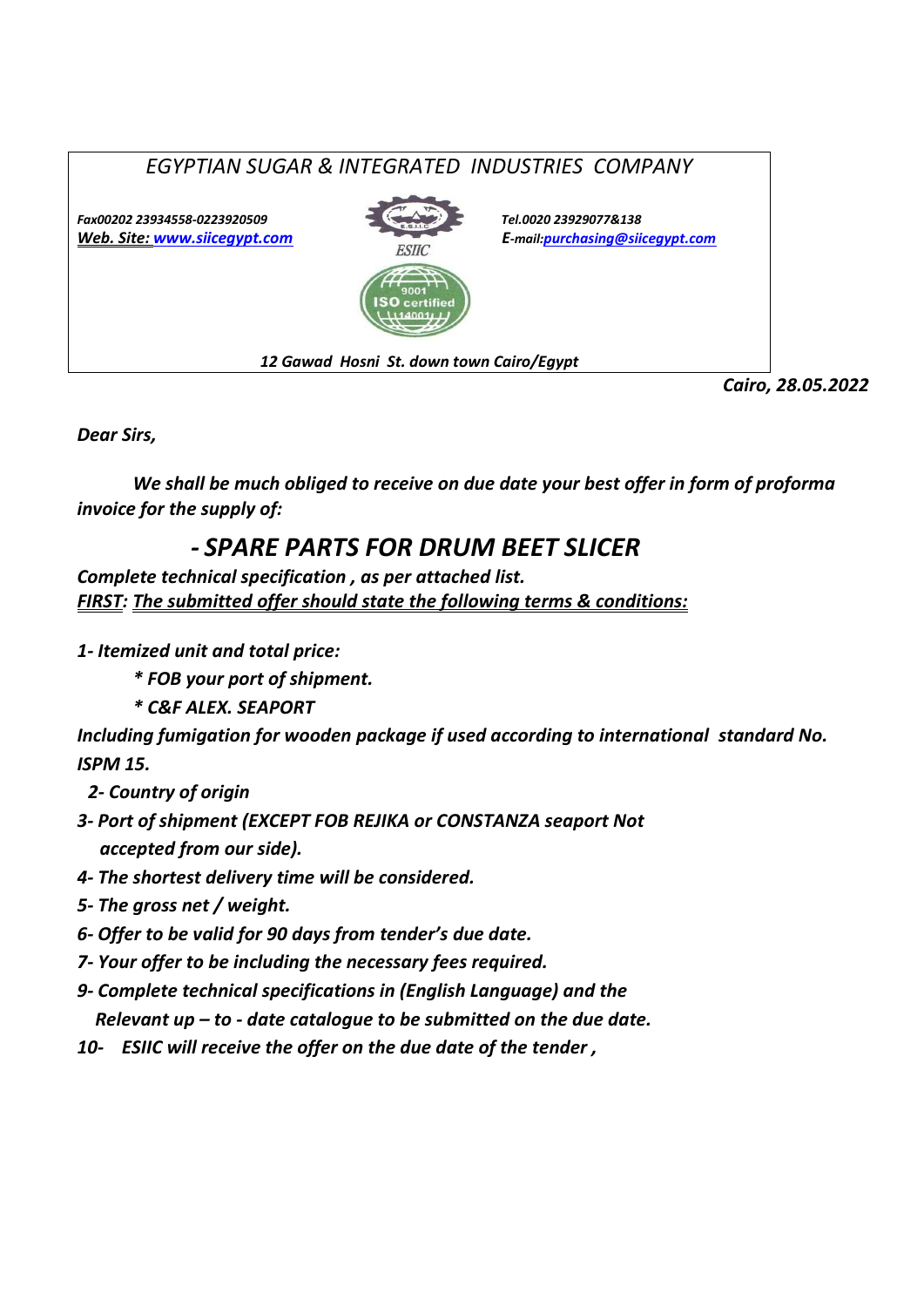- *1) Any offer not comply with a/m terms and conditions specially the required 2% bid bond (bank LG) of totaling your offer will be rejected.*
- *2) All costs of preparing and submitting the offers including the costs of the bidders specialists and representative in and outside Egypt to be paid and borne the by bidder.*
- *3) ESIIC has the right to partly award and/or cancel the tender.*
- *4) The bidder has no right to refer to ESIIC for any bidding costs in case the tender awarded to another bidder or cancelled.*
- *5)Advance payment not accepted from our side as we can't transfer any Money in advance according to the present regulation from central Bank of Egypt.*

## *SECOND:- In case of order:*

- *1) Your prices to be valid and firm without any change whatever until completing shipment and undertaking your contractual obligations.*
- *2) 10% performance Bank guarantee , valid for 9 months of date of using or 12 months from date of last B/L.*
- *3) All bank charges including LC confirmation fees (if required) and legalization fees outside Egypt to be on your account.*
- *4) Payment to be: through LC*

 *against shipping documents as follows:-*

- *4.1) 2 originals & 3 copies of signed invoices ( which each indicates your full name , address , fax No. and E-mail) and to be including:-*
	- *\* Product name , and manufacturer name.*
	- *\* Country of origin.*
	- *\* Gross / net weight.*
- *4.2) 5 sets of weight & packing list.*
- *4.3) Complete set of clean B/L plus 3 non negotiable copies made to the order of LC opener bank notify E.S.I.I.C. in case contract FOB and marked by freight pre-paid in case contract C&F of CIF Alex. seaport.*
- *4.4) One original and 2 copies of certificate of origin .*
- *4.5) For goods of Europe ORIGIN):*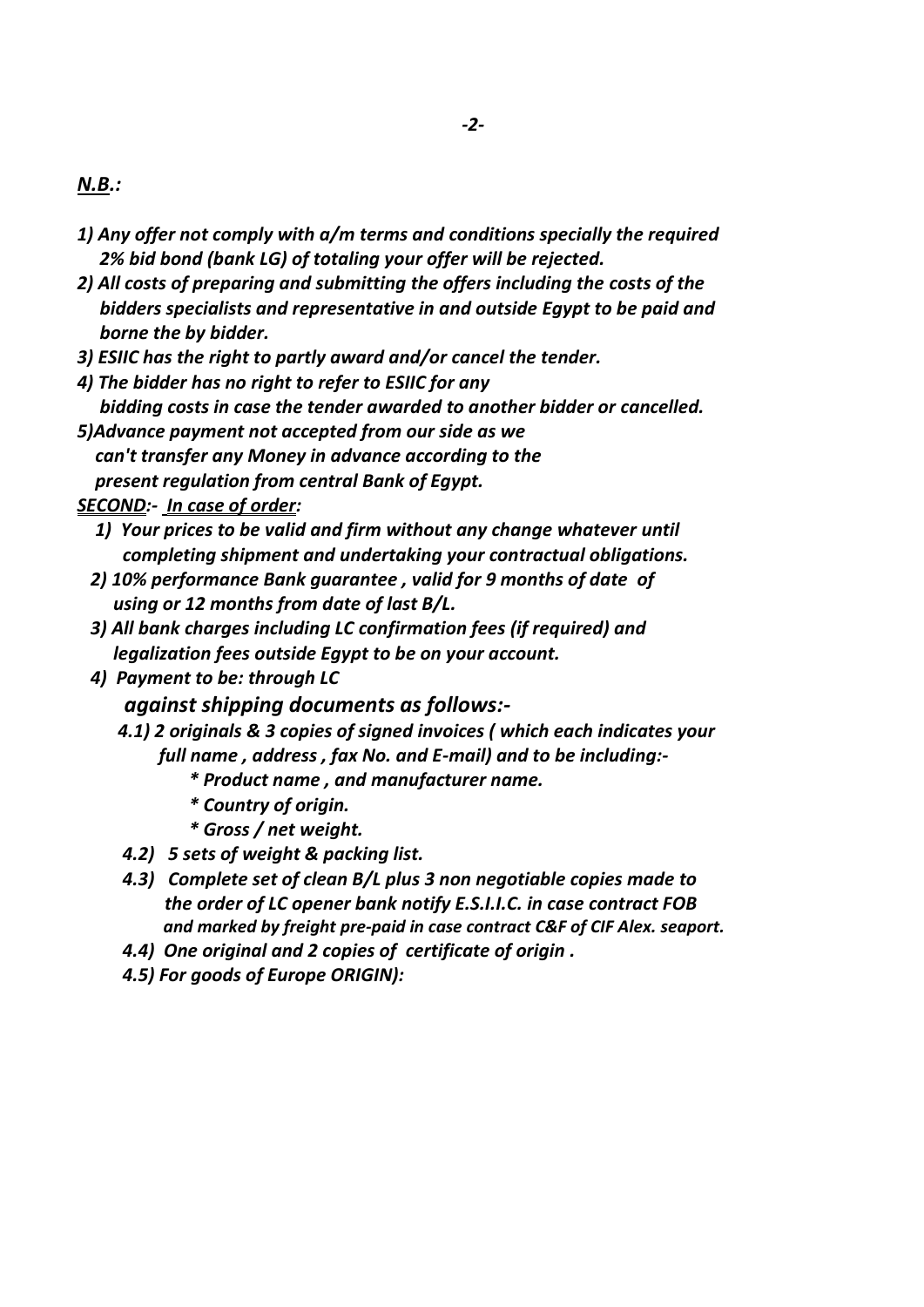- *a) two copies of Eur 1 certificate besides the certified original to be issued, signed and stamped by the competent authority and sent by international courier to ESIIC directly.*
- *b) In case origin of the goods is a country not the country of shipment, i.e. shipment effected through a port of a country not the country of the origin, < CERTIFICATE ON DIRECT CONSIGNMENT >*
	- *to be presented with shipping documents. such certificate to be issued , signed and stamped by the authorized competent.*
		- *4.6) Mill test work's certificate in triplicate indicating all chemical and mechanical analysis for material and issued by the manufacturer.*
		- *4.7) Supplier's written evidence confirming that copy of: B/L , commercial invoice , packing list and original of Eur 1 have been sent to the Buyer's by Courier within 5 days from date of B/L.*
	- *5) Short supply: In case of any short supplied items or found defective , your company will replace them at the site (E.S.I.I.C) CIF basis free of charge duly packed in suitable packing without any delay.*
	- *6) In case shipment inside containers the demurrage period not less than 21 days at port of discharge to avoid any penalties applied.*
	- *7) If we don't receive any objection from your side regarding the order and its conditions (technical and commercial clarifications) within 7 days max. from date of receiving it.*

 *Company ESIIC will be considered as an acceptance of order and all its conditions from your side and complete all formalities accordingly.*

*8 - Penalty of delay:* 

*In case the supplier fails to deliver in due date the deliveries in whole or part the E.S.I.I.C. shall be entitled to inflict a penalty of 1% (one percent) of the total price of the delayed deliveries for every week or part of week The total Penalty shall not exceed 5% (five percent) of the total price after 5 weeks of Delay the E.S.I.I.C. has the right to cancel the order & forfeit the LG. - An additional points must be taken into your consideration as follows:-*

- *1) Detailed packing list showing contents of each package in case shipped by container packing list should show No. of package and its serial in each container also contents of each package.*
- *2) Catalogues for equipments complete unit and parts.*
- *3) In case shipping inside LCL container.*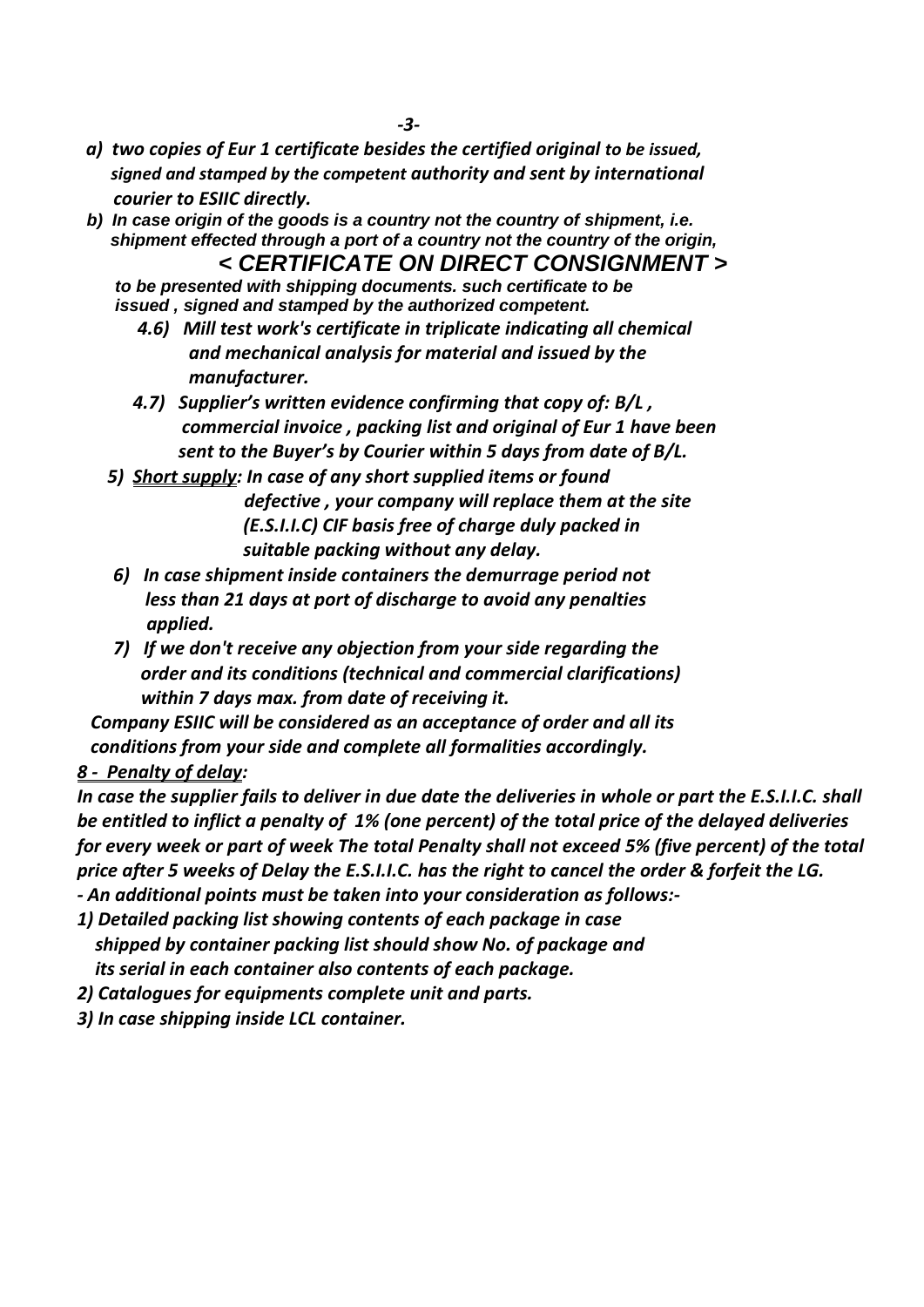*-4-*

*\* Mentioned volum in B/L.* 

*\* Mentioned name plate should be stick in Motors and engine &showing its power and origin.*

*\* The demurrage period not less than 30 days at port of discharges or bundles according to available vessel.*

*4) Amount of invoice spare parts should be itemized.* 

*5) Two copies of beneficiary fax shipping notices sent to the applicant a follows:*

 *5/1) First notice: Within 5 days before loading commencement showing name , age and flag of the vessel , number and volume of package.*

 *5/2) Second notice: Within 2 working days from completing loading , indicating actual packages and weight loaded , departure date , expected date of arrival to discharge port also stating full name and address of the vessel agent at discharge port.*

 *6) Additional documents must be presented with shipping documents:-*

- *1- Two sets of original catalogues in English language for the shipped order indicate its specifications types and other.*
- *2- Instructions for operation and maintenance.*

*General conditions*:-

*1. The supplier is obliged to send the original shipping documents in conformity with the purchase order through his bank to ESIIC bank before the arrival of the vessel to Egyptian seaport as will as must provide ESIIC with relative courier No. , in case of violation the supplier shall bear demurrage , storage fees and any other expenses resulting from this delay.*

*2. Products must be marked by trade mark , manufacturer name and country of origin which printed on metal plate or sticker engraved clearly or written on irremovable label/ sticker on goods.* 

*\* the easy removable label/sticker is not acceptable by the Egyptian custom.*

 *\* All the previous instructions must be followed firmly otherwise any costs resulting from not adhering to it will be on your account.* 

*\* The manufacturer name that will be written on goods should be the same that will be written on the invoice.*

*Awaiting to receive your best offer on due date… Ecl.( 1)+ 2 DRWING HANAN*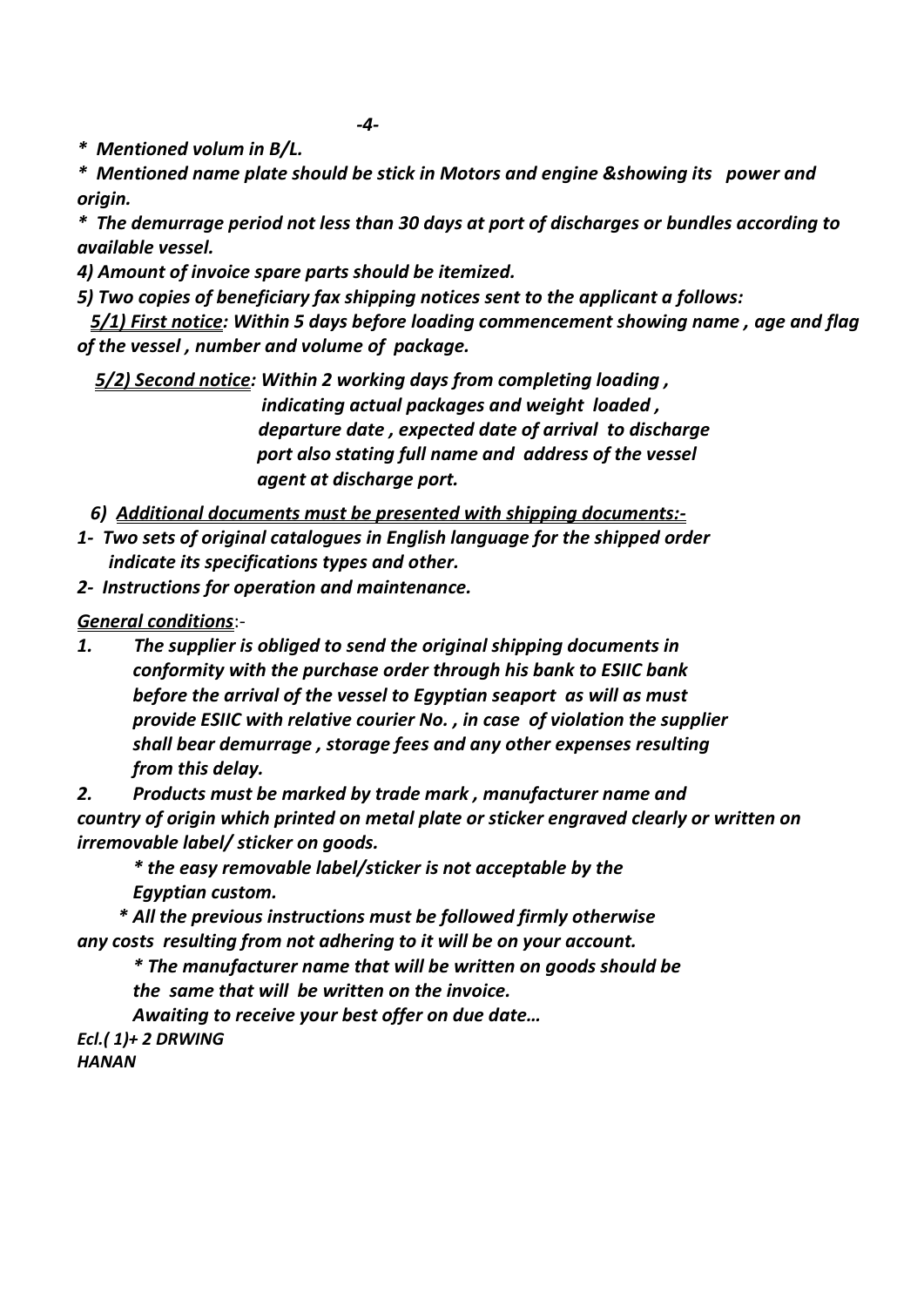

Ł

 $att \vdash z \cdot dr$ 

ò.

d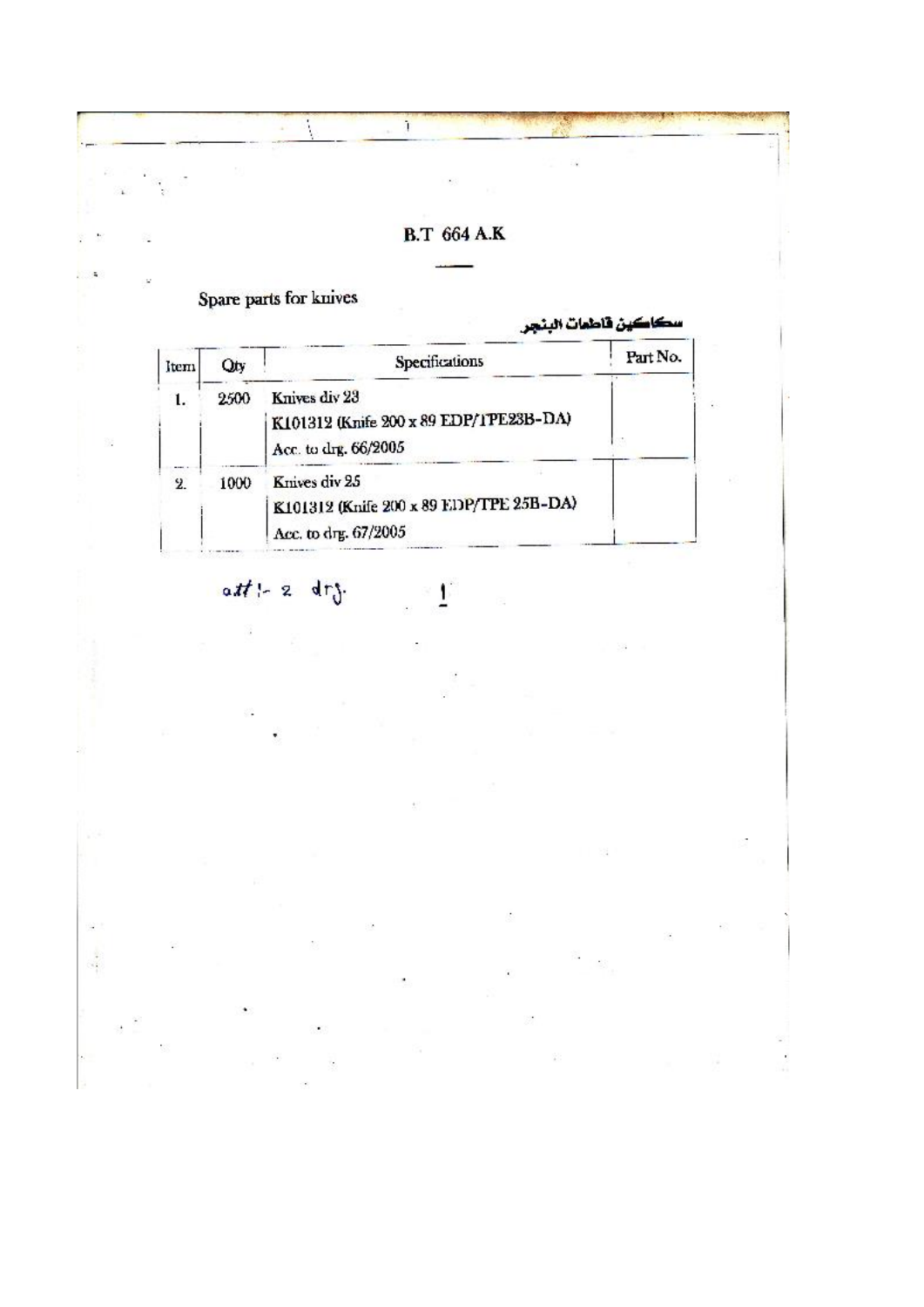